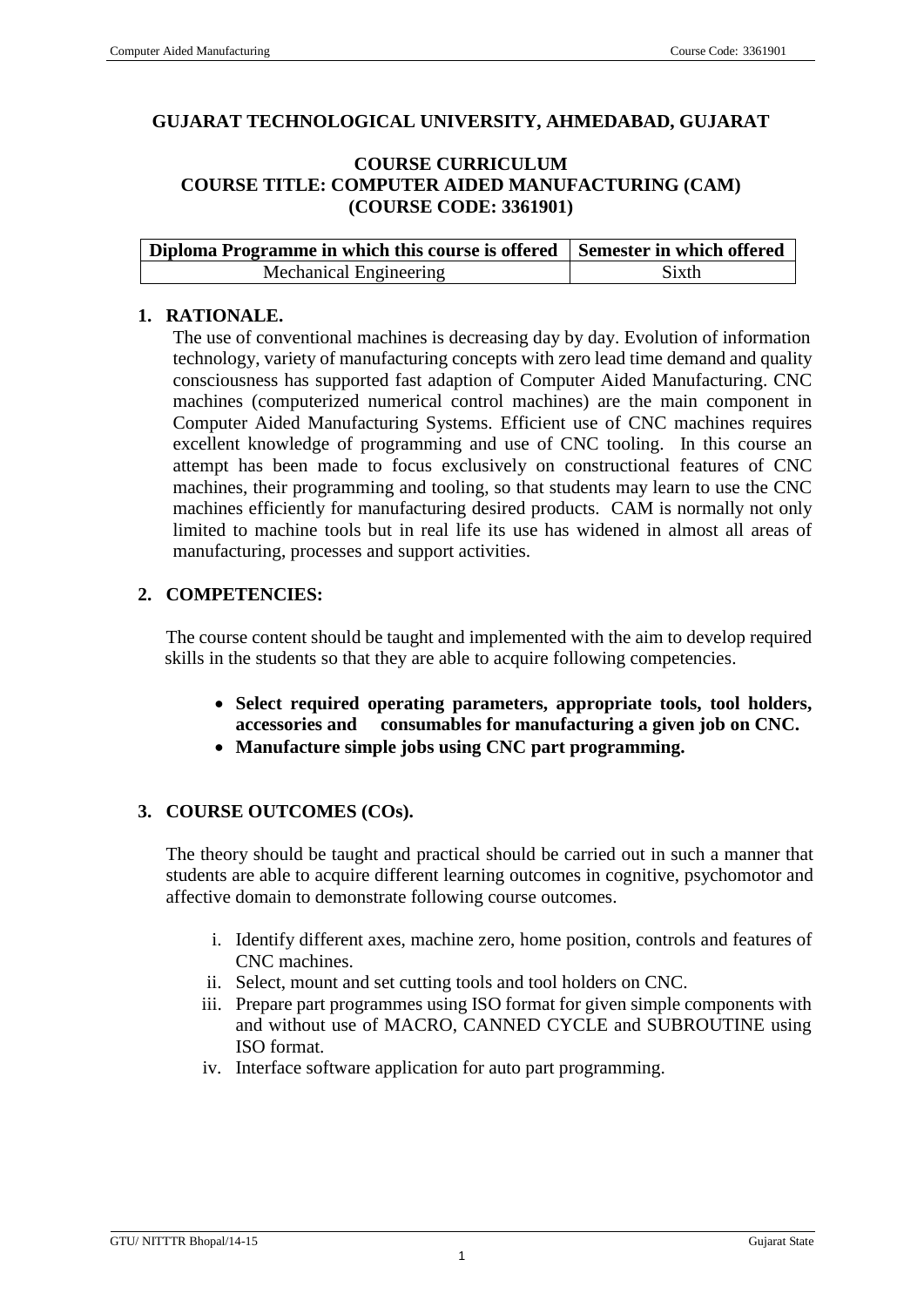|                                      |   | <b>Total</b>                | <b>Examination Scheme</b> |                     |                                  |            |                              |     |
|--------------------------------------|---|-----------------------------|---------------------------|---------------------|----------------------------------|------------|------------------------------|-----|
| <b>Teaching Scheme</b><br>(In Hours) |   | <b>Credits</b><br>$(L+T+P)$ |                           | <b>Theory Marks</b> | <b>Practical</b><br><b>Marks</b> |            | <b>Total</b><br><b>Marks</b> |     |
|                                      | т | D                           |                           | <b>ESE</b>          | PA                               | <b>ESE</b> | PA                           |     |
|                                      |   |                             |                           | 70                  | 30                               | 20         | 30                           | 150 |

#### **4. TEACHING AND EXAMINATION SCHEME.**

Legends: L-Lecture; T – Tutorial/Teacher Guided Theory Practice; P -Practical; C – Credit, ESE -End Semester Examination; PA - Progressive Assessment.

#### **5. COURSE DETAILS.**

| Unit                      | <b>Major Learning</b>                     | <b>Topics and Sub-topics</b>                                           |  |  |
|---------------------------|-------------------------------------------|------------------------------------------------------------------------|--|--|
|                           | <b>Outcomes</b>                           |                                                                        |  |  |
|                           | (In Cognitive)                            |                                                                        |  |  |
|                           | Domain)                                   |                                                                        |  |  |
|                           | Differentiate<br>1a.                      | 1.1 CAM - concept and definition.                                      |  |  |
| Unit $-I$ .               | NC.<br>between                            | (Numerical<br>Control),<br><b>CNC</b><br>1.2 NC                        |  |  |
|                           | CNC and DNC.                              | (Computerized Numerical Control) and                                   |  |  |
| <b>Fundamentals</b>       | 1b. Identify                              | (Direct Numerical Control)<br><b>DNC</b>                               |  |  |
| of CAM.                   | parameters                                | concept, features and differences.                                     |  |  |
|                           | governing<br>for                          | 1.3 Advantages and limitations of CNC.                                 |  |  |
|                           | selection of CNC                          | 1.4 Selection criteria for CNC machines.                               |  |  |
|                           | machines.                                 |                                                                        |  |  |
|                           | <b>CNC</b><br>2a. Classify                | 2.1 CNC machines: Types, classification,                               |  |  |
| Unit-II                   | machines.                                 | working and constructional features.                                   |  |  |
|                           | 2b. Identify role of                      | 2.2 Spindle drives and axes drives on CNC                              |  |  |
| <b>Constructional</b>     | main elements of                          | machines.                                                              |  |  |
| <sub>of</sub><br>features | CNC machines.                             | 2.3 Machine structure- Requirements<br>and                             |  |  |
| <b>CNC</b>                | 2c. Identify CNC                          | reasons.                                                               |  |  |
| machines.                 | axes.                                     | 2.4 Elements of CNC machines - Types,                                  |  |  |
|                           | 2d. Preset tool on                        | sketch, working and importance of:                                     |  |  |
|                           | CNC machines.                             | i. Slide ways.                                                         |  |  |
|                           | qualified<br>2e. Use<br>and tool<br>tools | ii. Re-circulating ball screw.                                         |  |  |
|                           | holders on CNC                            | iii. Feedback devices (transducers,                                    |  |  |
|                           | machines.                                 | encoders).                                                             |  |  |
|                           |                                           | iv. Automatic tool changer (ATC).<br>v. Automatic<br>changer<br>pallet |  |  |
|                           |                                           | $(APC)$ .                                                              |  |  |
|                           |                                           | 2.5 CNC axes and motion nomenclature.                                  |  |  |
|                           |                                           | 2.6 CNC tooling :                                                      |  |  |
|                           |                                           | presetting-concept<br>Tool<br>i.<br>and                                |  |  |
|                           |                                           | importance.                                                            |  |  |
|                           |                                           | ii.<br>Qualified tools-definition need                                 |  |  |
|                           |                                           | and advantages.                                                        |  |  |
|                           |                                           | iii.<br>Tool<br>holders-<br>types<br>and                               |  |  |
|                           |                                           | applications.                                                          |  |  |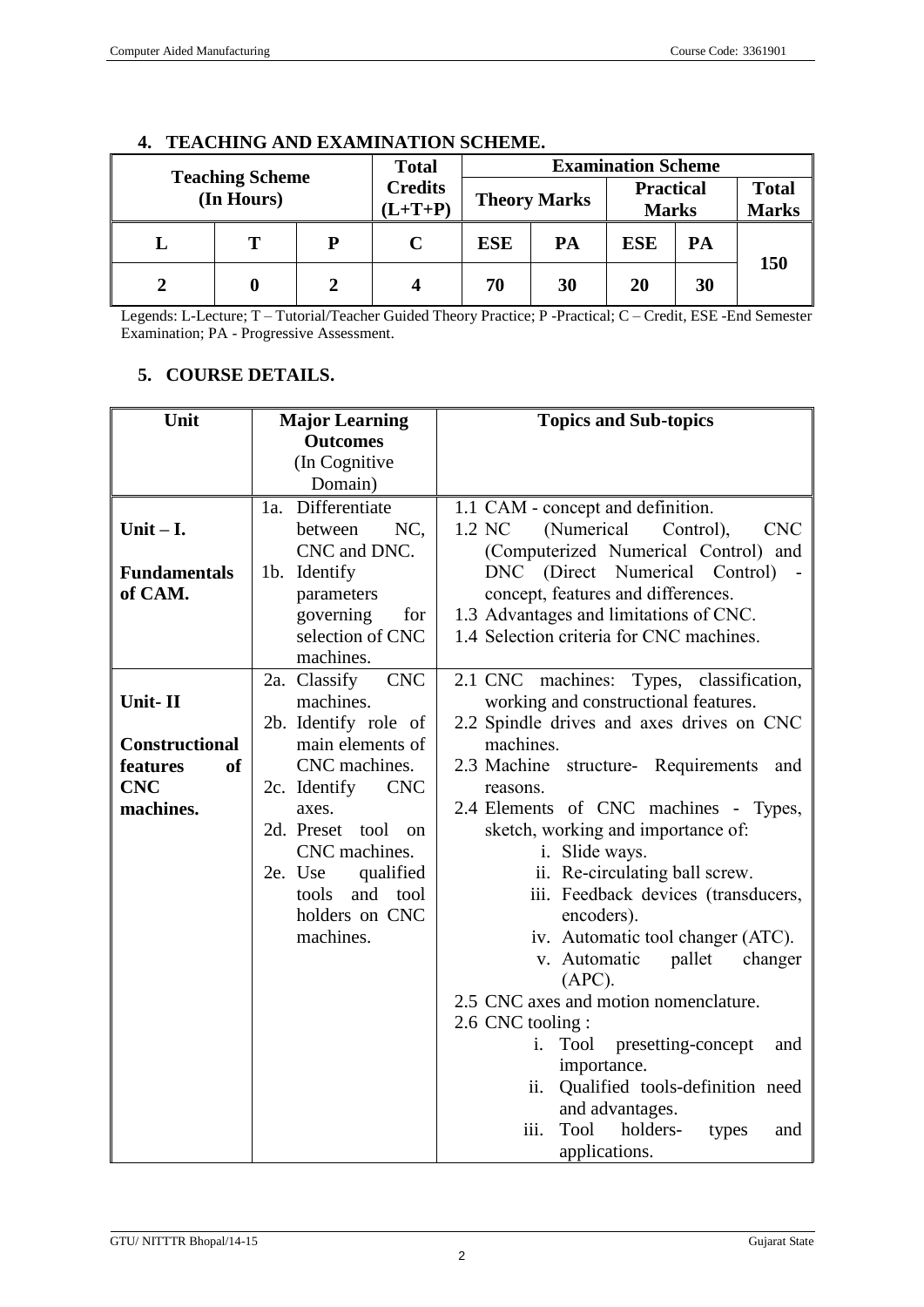| Unit                  | <b>Major Learning</b>        | <b>Topics and Sub-topics</b>                                                               |
|-----------------------|------------------------------|--------------------------------------------------------------------------------------------|
|                       | <b>Outcomes</b>              |                                                                                            |
|                       | (In Cognitive)               |                                                                                            |
|                       | Domain)                      |                                                                                            |
|                       |                              | 3.1 CNC turning centres:                                                                   |
| $Unit - III$          | 3a. List features of         | Types.<br>i.                                                                               |
|                       | specified<br><b>CNC</b>      | ii.<br>Features.                                                                           |
| <b>CNC</b> Turning    | turning<br>and               | iii.<br>Axes nomenclature.                                                                 |
| <b>Machining</b><br>& | machining                    | Specification.<br>iv.                                                                      |
| Centers.              | centre.                      | Work holding devices -types,<br>V.                                                         |
|                       | 3b. Identify various         | working and applications.                                                                  |
|                       | work<br>holding              | Tool holding and changing<br>vi.                                                           |
|                       | and tool holding<br>devices. | devices - types, working and                                                               |
|                       |                              | applications.<br>3.2 CNC machining centres:                                                |
|                       |                              | Types.<br>i.                                                                               |
|                       |                              | ii. Features.                                                                              |
|                       |                              | iii. Axes nomenclature.                                                                    |
|                       |                              | iv. Specification.                                                                         |
|                       |                              | v. Work holding devices-types,                                                             |
|                       |                              | working and applications.                                                                  |
|                       |                              | vi. Tool holding and changing                                                              |
|                       |                              | device                                                                                     |
|                       |                              | types, working and applications.                                                           |
|                       | <b>ISO</b><br>4a. Interpret  | 4.1 Definition and importance of various                                                   |
| $Unit - IV$           | format of CNC                | like machine zero,<br>positions<br>home                                                    |
|                       | part                         | position, work piece zero and programme                                                    |
| <b>CNC</b> part       | programming                  | zero.                                                                                      |
| programming.          | with used codes.             | 4.2 CNC part programming: programming                                                      |
|                       | 4b. Prepare<br>part          | format and structure of part programme.                                                    |
|                       | by<br>programme              | 4.3 ISO G and M codes for turning and                                                      |
|                       | using applicable             | applications<br>milling-meaning<br>and<br>of                                               |
|                       | codes like G& M              | important codes.                                                                           |
|                       | etc.<br>4c. Apply advanced   | 4.4 Simple part programming for turning using<br>ISO format having straight turning, taper |
|                       | <b>CNC</b><br>part           | interpolation)<br>turning<br>(linear)<br>and                                               |
|                       | programming                  | convex/concave<br>turning<br>(circular)                                                    |
|                       | features<br>like             | interpolation).                                                                            |
|                       | canned cycle, do             | 4.5 Simple part programming for milling using                                              |
|                       | loop, subroutine             | ISO format.                                                                                |
|                       | etc.,                        | 4.6 Importance, types, applications and format                                             |
|                       | 4d. Describe                 | for:                                                                                       |
|                       | procedure<br>for             | i. Canned cycles.                                                                          |
|                       | Setting<br>various           | ii. Macro.                                                                                 |
|                       | compensations                | iii. Do loops.                                                                             |
|                       | on CNC.                      | iv. Subroutine.                                                                            |
|                       | 4e. Prepare<br>part          | 4.7 CNC<br>turning<br>milling<br>and<br>part                                               |
|                       | programme                    | programming using canned cycles, Do                                                        |
|                       | considering                  | loops and Subroutine.                                                                      |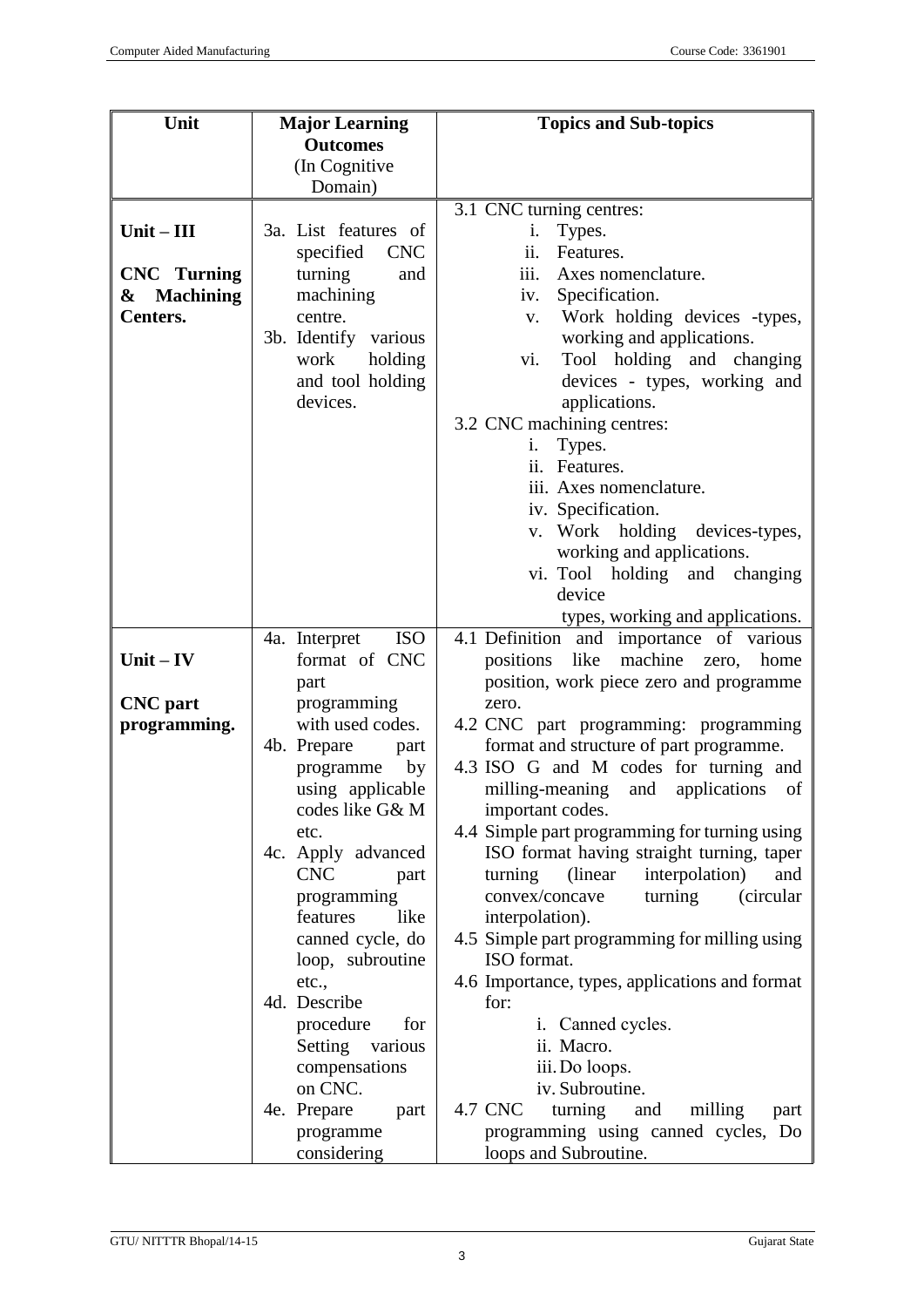| Unit          | <b>Major Learning</b>     | <b>Topics and Sub-topics</b>                                            |  |  |
|---------------|---------------------------|-------------------------------------------------------------------------|--|--|
|               | <b>Outcomes</b>           |                                                                         |  |  |
|               | (In Cognitive)            |                                                                         |  |  |
|               | Domain)                   |                                                                         |  |  |
|               | various                   | 4.8 Need<br>of<br>and<br>importance<br>various                          |  |  |
|               |                           |                                                                         |  |  |
|               | compensations.            | compensations:                                                          |  |  |
|               |                           | i. Tool length compensation.                                            |  |  |
|               |                           | ii. Pitch error compensation.                                           |  |  |
|               |                           | Tool radius compensation.<br>iii.                                       |  |  |
|               |                           | Tool offset.<br>$iv_{-}$                                                |  |  |
|               |                           | 4.9 Simple part programming using various                               |  |  |
|               |                           | compensations.                                                          |  |  |
|               | Select suitable<br>5a.    | 5.1 Interfacing standards for CAD/CAM -                                 |  |  |
| $Unit - V$    | standard<br>for           | Types and applications                                                  |  |  |
|               | CAD/CAM                   | 5.2 Adaptive control- definition, meaning,                              |  |  |
| Recent trends | interfacing.              | block diagram, sources of variability and                               |  |  |
| in CAM.       | 5b. List source<br>of     | applications.                                                           |  |  |
|               | variability<br>for        | 5.3 Flexible Manufacturing System (FMS) -                               |  |  |
|               | adaptive control.         | concept, evaluation, main elements and                                  |  |  |
|               | Interpret<br>5c.          | their functions, layout and its importance,                             |  |  |
|               | different<br><b>FMS</b>   | applications.                                                           |  |  |
|               | layouts.                  | 5.4 Computer Integrated Manufacturing                                   |  |  |
|               | Correlate<br>5d.<br>areas | (CIM) - Concept, definition, areas covered,                             |  |  |
|               | of CIM.                   | benefits.                                                               |  |  |
|               | 5e. Identify<br>types     | 5.5 Robotics-<br>definition,<br>terminology,                            |  |  |
|               | and elements of           | classification and types, elements and                                  |  |  |
|               | robots.                   | applications.                                                           |  |  |
|               | 5f.<br>Describe concept   | 5.6 Rapid prototyping<br>Concept<br>and<br>$\qquad \qquad \blacksquare$ |  |  |
|               | of<br>Rapid               | application                                                             |  |  |
|               | prototyping.              |                                                                         |  |  |

### **6. SUGGESTED SPECIFICATION TABLE WITH HOURS AND MARKS (THEORY).**

| Unit         |                                       | <b>Teaching</b> | <b>Distribution of Theory Marks</b> |                |                |              |
|--------------|---------------------------------------|-----------------|-------------------------------------|----------------|----------------|--------------|
| No.          | <b>Unit Title</b>                     | <b>Hours</b>    | R                                   |                | $\mathbf{A}$   | <b>Total</b> |
|              |                                       |                 | <b>Level</b>                        | <b>Level</b>   | <b>Level</b>   | <b>Marks</b> |
| $\mathbf I$  | <b>Fundamentals of Computer Aided</b> |                 | 4                                   | 6              | 0              | 10           |
|              | Manufacturing                         | 4               |                                     |                |                |              |
| $\mathbf{I}$ | Constructional Features of CNC        |                 | 6                                   | $\overline{A}$ | 4              | 14           |
|              | machines                              |                 |                                     |                |                |              |
| III          | $CNC$ Turning $\&$ Machining          | 4               | 2                                   | 6              | $\overline{2}$ | 10           |
|              | Centers.                              |                 |                                     |                |                |              |
| IV           | CNC part programming.                 | 10              | 4                                   | 6              | 14             | 24           |
| $\mathbf V$  | Recent trends in CAM.                 | 5               | 4                                   | 8              |                | 12           |
|              | Total                                 | 28              | 20                                  | 30             | 20             | 70           |

Legends:  $R =$  Remember U= Understand; A= Apply and above levels (Bloom's revised taxonomy).

### **Notes:**

a. This specification table shall be treated as a general guideline for students and teachers. The actual distribution of marks in the question paper may vary slightly from above table*.*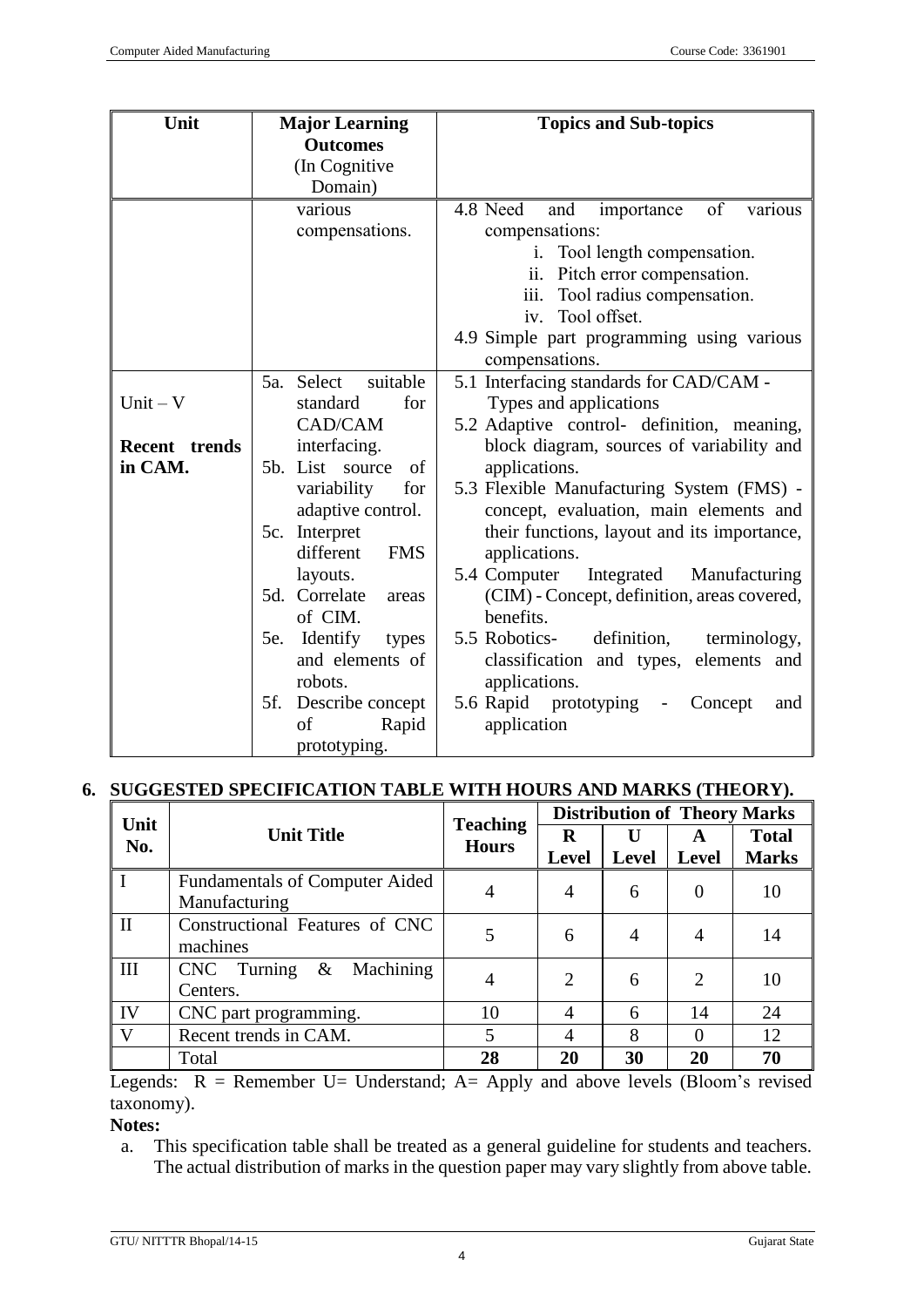- b. If mid-sem test is part of continuous evaluation, unit numbers I, II and III are to be considered.
- c. Ask the questions from each topic as per marks weightage. Numerical questions are to be asked only if it is specified. Optional questions must be asked from the same topic.

# **7. SUGGESTED LIST OF EXERCISES/PRACTICALS.**

The practical/exercises should be properly designed and implemented with an attempt to develop different types of skills (outcomes in psychomotor and affective domain) so that students are able to acquire the competencies/programme outcomes. Following is the list of practical exercises for guidance.

*Note: Here only outcomes in psychomotor domain are listed as practical/exercises. However, if these practical/exercises are completed appropriately, they would also lead to development of certain outcomes in affective domain which would in turn lead to development of Course Outcomes related to affective domain. Thus over all development of Programme Outcomes (as given in a common list at the beginning of curriculum document for this programme) would be assured.* 

*Faculty should refer to that common list and should ensure that students also acquire outcomes in affective domain which are required for overall achievement of Programme Outcomes/Course Outcomes.*

| Sr.<br>No.     | Unit<br>No.  | <b>Practical Exercises</b><br>(outcomes in Psychomotor Domain)                                                                                                                                                                                                                                                                                                                                                                                                                                                                                                               | Approx.<br>Hours.<br>required |
|----------------|--------------|------------------------------------------------------------------------------------------------------------------------------------------------------------------------------------------------------------------------------------------------------------------------------------------------------------------------------------------------------------------------------------------------------------------------------------------------------------------------------------------------------------------------------------------------------------------------------|-------------------------------|
| 1              | $\mathbf{I}$ | Demonstrate constructional features of CNC:<br>a. Demonstrate CNC machines and its operations.<br>b. Identify major parts of CNC and draw sketch.<br>c. Write specification of CNC taken for demonstration.<br>d. Sketch important tool holders.<br>e. Tabulate sensors / feedback devices with type,<br>specification and purposes used on CNC taken for<br>demonstration.<br>f. Sketch display console. Also sketch symbols used on<br>display console with meaning of each.<br>g. State interfacing standards used.                                                       | 06                            |
| $\overline{2}$ | IV           | CNC turning part programming:<br>Teacher will assign part drawings. Minimum five drawings<br>having following details are to be assigned. This include parts-<br>(i) Simple turning with steps, (ii) Turning with tapers, (iii)<br>Turning with circular (concave / convex shape) interpolation,<br>(iv) Turning using canned cycle - with threading or drilling or<br>other and (v) Turning with use of subroutine or macro or do-loop.<br>Students would:<br>a. Sketch each part with dimensions.<br>b. Prepare CNC part programme using G and M codes with<br>ISO format. | 10                            |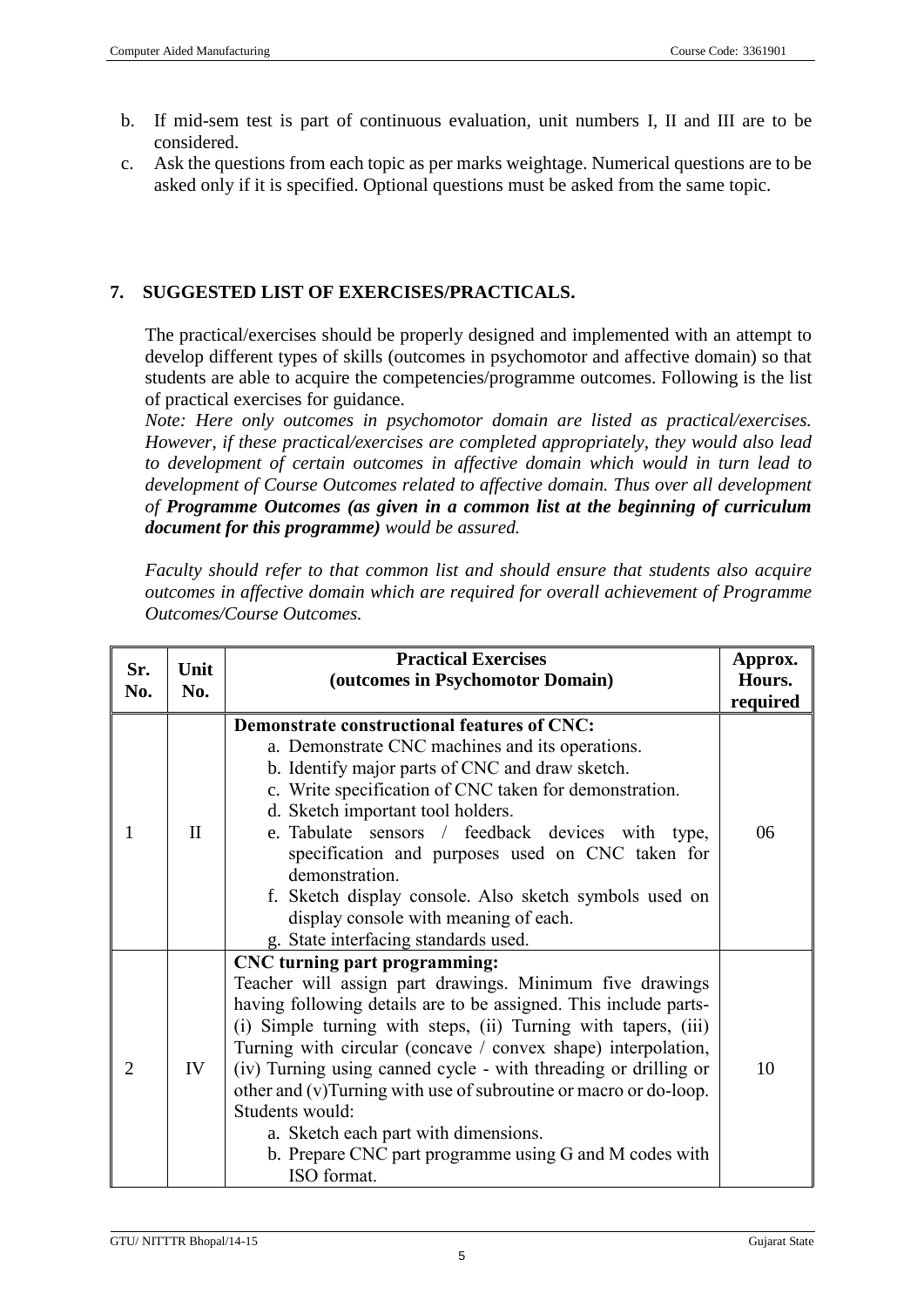| Sr.<br>No. | Unit<br>No. | <b>Practical Exercises</b><br>(outcomes in Psychomotor Domain)                                                                                                                                                                                                                                                                                                                                                                                                                                                                                                                                                                                                                                   |    |
|------------|-------------|--------------------------------------------------------------------------------------------------------------------------------------------------------------------------------------------------------------------------------------------------------------------------------------------------------------------------------------------------------------------------------------------------------------------------------------------------------------------------------------------------------------------------------------------------------------------------------------------------------------------------------------------------------------------------------------------------|----|
|            |             | c. Show various zeros and tool path on part sketch with<br>color codes and dimensions.<br>d. Simulate the prepared part programmes using available<br>simulation softwares.<br>e. Prepare the parts on CNC.                                                                                                                                                                                                                                                                                                                                                                                                                                                                                      |    |
| 3          | IV          | CNC machining centre part programming:<br>Teacher will assign part drawings. Minimum three drawings<br>having following details are to be assigned. This include parts-<br>(i) Simple contour milling (ii) Contour milling with $\frac{1}{2}$ (convex /<br>concave) circular interpolation and (iii) contour milling with<br>drilling / tapping. Students would:<br>a. Sketch each part with dimensions.<br>b. Prepare CNC part programme using G and M codes with<br>ISO format.<br>c. Show various zeros and tool path on part sketch with<br>color codes and dimensions.<br>d. Simulate the prepared part programmes using available<br>simulation softwares.<br>e. Prepare the parts on CNC. | 08 |
| 4          | III         | <b>Demonstration of CAD/CAM integration:</b><br>a. Demonstrate CAD / CAM integration.<br>b. List interfacing standards.                                                                                                                                                                                                                                                                                                                                                                                                                                                                                                                                                                          | 02 |
| 5          | <b>ALL</b>  | <b>Industrial visit:</b><br>Visit nearby industry having CNC machines. List and state<br>important features of them with detail specifications and name<br>of manufacturers.                                                                                                                                                                                                                                                                                                                                                                                                                                                                                                                     | 02 |
|            |             | <b>Total Hours</b>                                                                                                                                                                                                                                                                                                                                                                                                                                                                                                                                                                                                                                                                               | 28 |

#### **Notes:**

- a. It is compulsory to prepare log book of exercises. It is also required to get each exercise recorded in logbook, checked and duly dated signed by teacher.PA component of practical marks is dependent on continuous and timely evaluation and submission of exercises.
- b. Term work report must not include any photocopy/ies, printed manual/pages, litho, etc. It must be hand written / hand drawn by student only.
- c. Mini project and presentation topic/area has to be assigned to the group of specified students in the beginning of the term by batch teacher, if applicable.
- d. For practical ESE part, students are to be assessed for competencies achieved.

### **8. SUGGESTED LIST OF STUDENT ACTIVITIES.**

|     | SR.NO.   ACTIVITY                                                               |
|-----|---------------------------------------------------------------------------------|
| 1.  | Visit nearby industry having CNC machines. List and state important features of |
|     | them.                                                                           |
| ii. | Prepare specifications of various types of CNC machines with images and names   |
|     | of manufacturers.                                                               |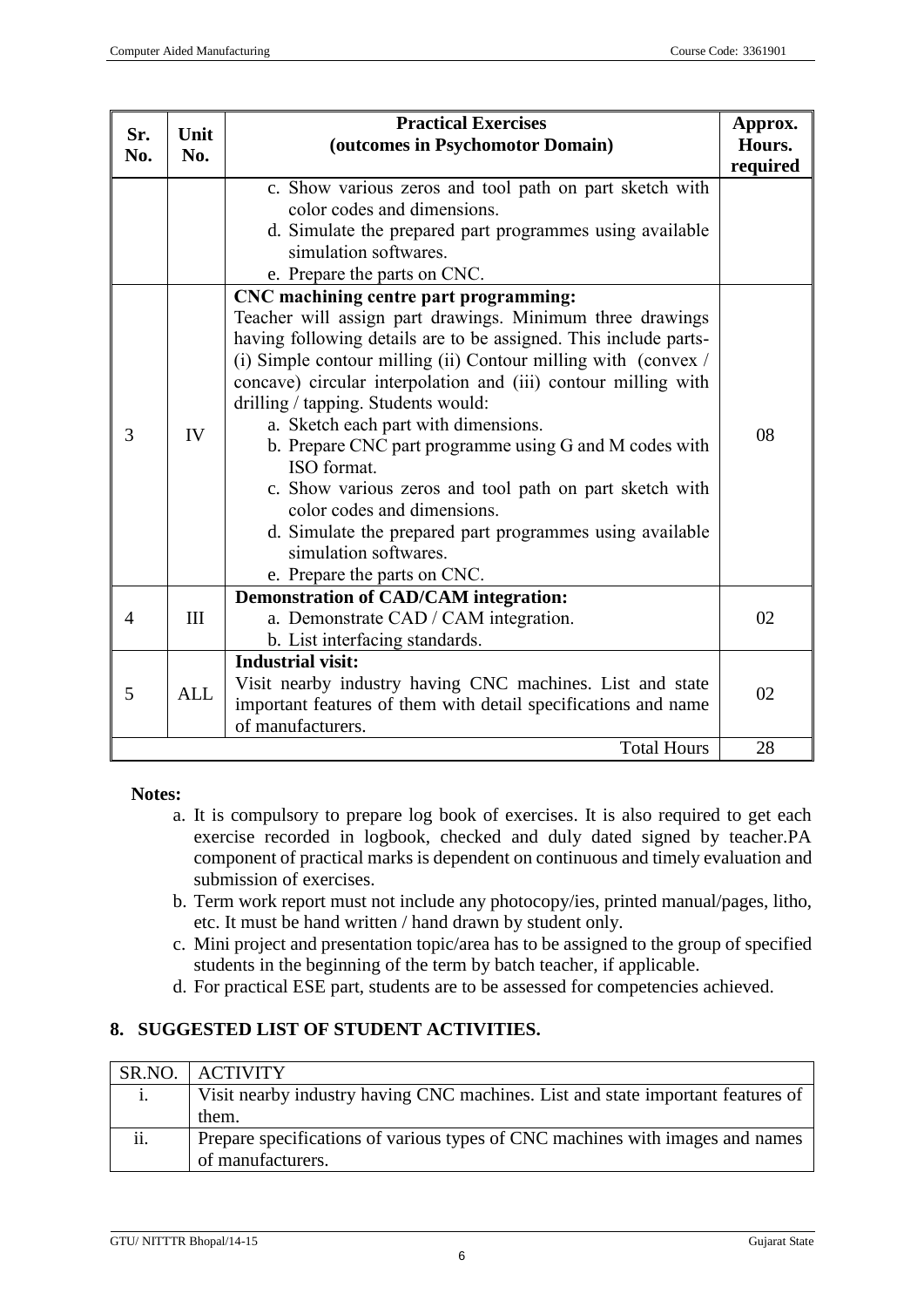| iii. | Download images and videos of CNC machines and its parts. Prepare one         |
|------|-------------------------------------------------------------------------------|
|      | VCD/DVD in a batch and submit to batch teacher.                               |
| 1V.  | Download free simulation softwares available on website and practice for part |
|      | programming.                                                                  |

### **9. SPECIAL INSTRUCTIONAL STRATEGIES (if any).**

| Sr.<br>No.     | Unit                        | <b>Unit Name</b>        | <b>Strategies</b>                                  |  |  |
|----------------|-----------------------------|-------------------------|----------------------------------------------------|--|--|
| $\mathbf{1}$ . |                             | Introduction.           | Videos, Presentations, Demonstration.              |  |  |
| ii.            | П                           | Constructional Features | Visits,<br>Presentations,<br>Industrial<br>Videos. |  |  |
|                |                             | of CNC machines         | Demonstration,                                     |  |  |
| iii.           | Ш                           | &<br>Turning<br>CNC     | Visits,<br>Industrial<br>Presentations,<br>Videos, |  |  |
|                |                             | Machining Centers       | Demonstration,                                     |  |  |
| iv.            | CNC part programming.<br>IV |                         | Simulation softwares, actual practice on CNC       |  |  |
|                |                             |                         | machines, Demonstration,                           |  |  |
| V.             | V                           | Recent trends in CAM.   | Videos, Presentations, Industrial Visits,          |  |  |

#### **10. SUGGESTED LEARNING RESOURCES.**

| S.<br>No.        | <b>Title of Book</b>                                          | <b>Author</b>                                      | <b>Publication</b>                                                |  |  |
|------------------|---------------------------------------------------------------|----------------------------------------------------|-------------------------------------------------------------------|--|--|
| $\mathbf{i}$ .   | CNC Machines.<br>Pabla B.S., Adithan M.                       |                                                    | <b>New</b><br>Age<br>International, New<br>Delhi, 2014 (reprint). |  |  |
| ii.              | Computer Numerical Control-<br>Turning and Machining centers. | Quesada Robert                                     | Prentice Hall 2014.                                               |  |  |
| $\cdots$<br>111. | CAD/CAM.                                                      | Sareen Kuldeep                                     | S.Chand 2012.                                                     |  |  |
| iv.              | NC/CNC<br>Introduction<br>to<br>Machines.                     | Vishal S.                                          | $\&$<br>S.K.Kataria<br>Sons. 2012.                                |  |  |
| V.               | Computer Aided Manufacturing.                                 | Rao P N, Tiwari N K,<br>Kundra T                   | Tata McGraw Hill<br>2014.                                         |  |  |
| V1.              | aided<br>CAD/CAM:<br>computer<br>design and manufacturing.    | P,<br>Mikell<br>Groover<br><b>Zimmered W Emory</b> | Prentice Hall 2011.                                               |  |  |

#### **A. List of Books:**

#### **B) List of Major Equipment/ Instruments with Broad Specifications:**

| Sr. No. | Resource with brief specification.                                                                         |
|---------|------------------------------------------------------------------------------------------------------------|
| 1.      | CNC Turning Centre (Tutor or Productive)-<br>Minimum diameter 25 mm, Length 120 mm with ATC. (Approximate) |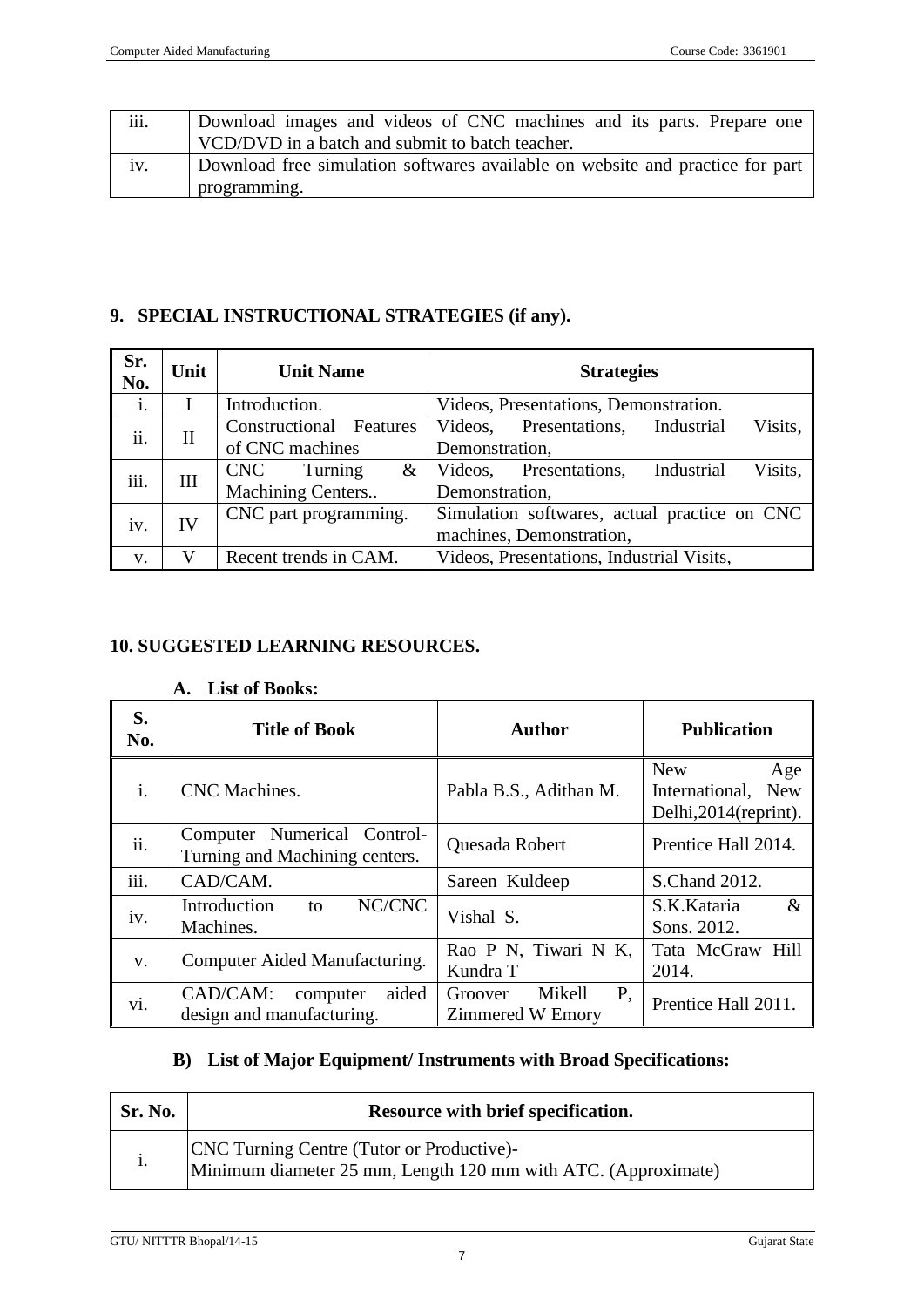| ii.  | CNC Machining Centre (Tutor or Productive)-<br>X axis travel - 225 mm, Y axis travel - 150 mm, Z axis travel - 115 mm, With ATC.<br>(Approximate) |
|------|---------------------------------------------------------------------------------------------------------------------------------------------------|
| iii. | Simulation software likes: CNC Simulator Pro, Swansoft CNC, etc.                                                                                  |
| iv.  | Latest version of CAD/CAM integration software like MASTER CAM, NX CAM.<br>etc.                                                                   |

### **C. List of Software/Learning Websites.**

- i. [http://www.nptel.ac.in](http://www.nptel.ac.in/)
- ii. <http://www.youtube.com/watch?v=M3eX2PKM1RI>
- iii. [http://www.youtube.com/watch?v=EHQ4QIDqENI&list=PLBkqkLQO](http://www.youtube.com/watch?v=EHQ4QIDqENI&list=PLBkqkLQO2nAt5MNLo%20eUhvkFS9M0p8y_1) [2nAt5MNLo eUhvkFS9M0p8y\\_1](http://www.youtube.com/watch?v=EHQ4QIDqENI&list=PLBkqkLQO2nAt5MNLo%20eUhvkFS9M0p8y_1)
- iv. <http://www.youtube.com/watch?v=hJFLcvtiNQI>
- v. [http://www.youtube.com/watch?v=BIM1AyxfYkw.](http://www.youtube.com/watch?v=BIM1AyxfYkw)
- vi. [http://www.mtabindia.com](http://www.mtabindia.com/)
- vii. [http://www.swansoftcncsimulator.com](http://www.swansoftcncsimulator.com/)

### **11. COURSE CURRICULUM DEVELOPMENT COMMITTEE**

#### **Faculty Members from Polytechnics**.

- **Prof K.P. Patel**, H.O.D, Mechanical Department, B.S.Patel Polytechnic, Kherva.
- **Prof J.B.Patel**, Sr. Lecturer, Mechanical Department, R.C.Technical Institute, Ahmedabad
- **Prof R.A.Prajapati**, Sr. Lecturer, Mechanical Department, R.C.Technical Institute, Ahmedabad

### **Coordinator and Faculty Members from NITTTR Bhopal.**

- **Dr. K.K. Jain,** Professor, Department of Mechanical Engineering, NITTTR, Bhopal
- **Dr. A.K. Sarathe,** Associate Professor; Department of Mechanical Engineering.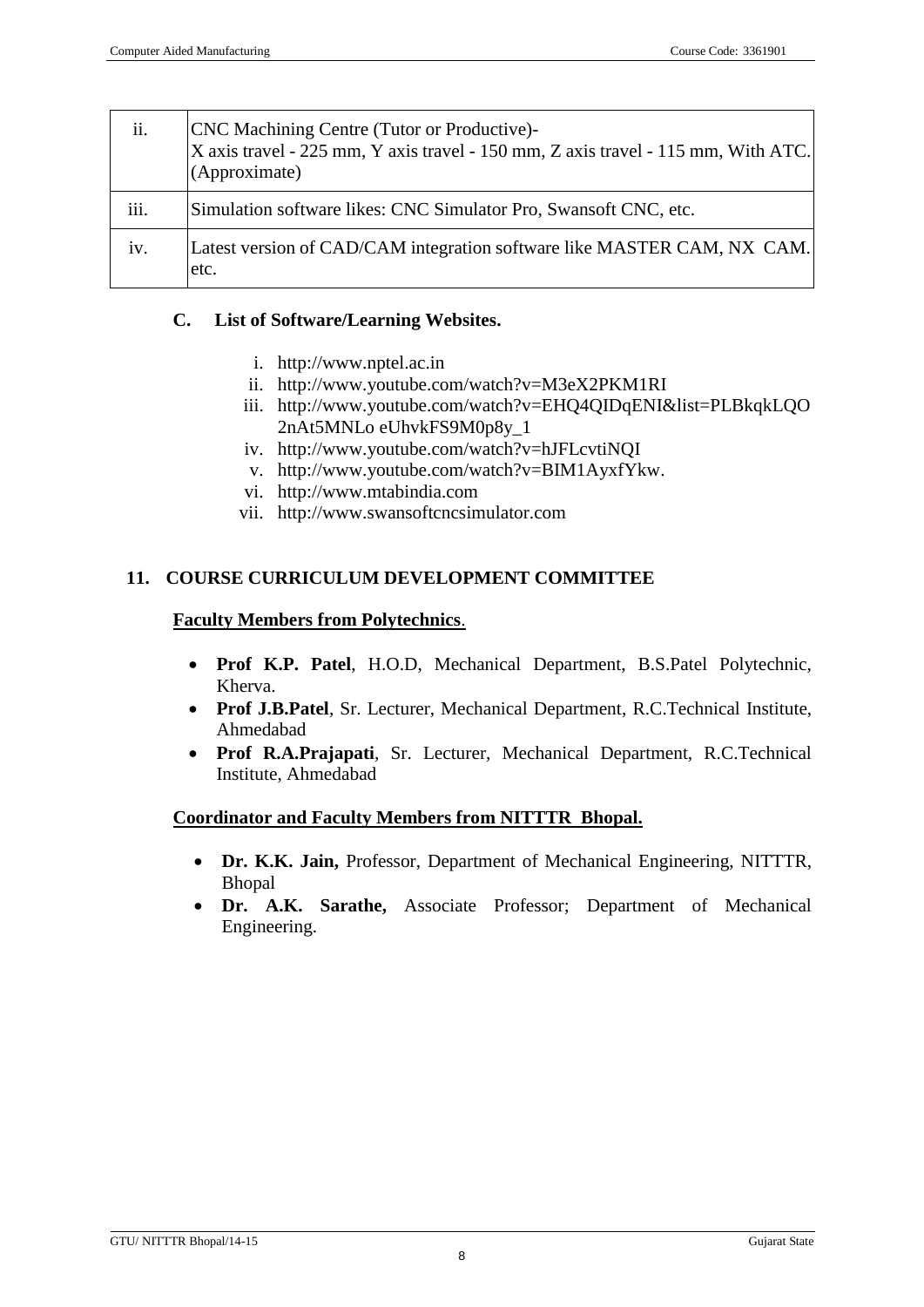# SUGGESTED QUESTION PAPER FORMAT

(This is for reference only and is in suggestive form. Paper setter may opt for other marks distribution pattern maintaining distribution of marks as per specification table)

| Q.NO.          | SUB<br>Q.NO.      | <b>QUESTION</b>                                                                                                                                         |                | <b>MARKS</b><br><b>DISTRIBUTION</b> |                |                         |
|----------------|-------------------|---------------------------------------------------------------------------------------------------------------------------------------------------------|----------------|-------------------------------------|----------------|-------------------------|
|                |                   |                                                                                                                                                         | $\mathbf R$    | $\mathbf{U}$                        | A              |                         |
| 1              |                   | Answer ANY seven from following.                                                                                                                        |                |                                     |                | 14                      |
|                | i.                |                                                                                                                                                         | $\overline{2}$ |                                     |                | I                       |
|                | ii.               |                                                                                                                                                         | $\overline{c}$ |                                     |                | I                       |
|                | iii.              |                                                                                                                                                         | $\overline{2}$ |                                     |                | $\bf I$                 |
|                | iv.               |                                                                                                                                                         | $\overline{2}$ |                                     |                | $\overline{\mathbf{I}}$ |
|                | V.                |                                                                                                                                                         | $\overline{2}$ |                                     |                | $\overline{III}$        |
|                | $\overline{vi}$ . |                                                                                                                                                         | $\overline{2}$ |                                     |                | IV                      |
|                | vii.              |                                                                                                                                                         | $\overline{c}$ |                                     |                | IV                      |
|                | viii.             |                                                                                                                                                         | $\overline{2}$ |                                     |                | $\overline{IV}$         |
|                | ix.               |                                                                                                                                                         | $\overline{c}$ |                                     |                | $\overline{\mathsf{V}}$ |
|                | X.                |                                                                                                                                                         | $\overline{2}$ |                                     |                | $\overline{\mathsf{V}}$ |
|                |                   |                                                                                                                                                         |                |                                     |                |                         |
| $\overline{2}$ | a.                |                                                                                                                                                         |                | 6                                   |                | I                       |
|                |                   | <b>OR</b>                                                                                                                                               |                |                                     |                |                         |
|                | a.                |                                                                                                                                                         |                | $\sqrt{6}$                          |                | 1                       |
|                | b.                |                                                                                                                                                         |                | $\overline{4}$                      |                | $\overline{\mathbf{I}}$ |
|                |                   | <b>OR</b>                                                                                                                                               |                |                                     |                |                         |
|                | b.                |                                                                                                                                                         |                | $\overline{4}$                      |                | $\mathbf{I}$            |
|                | c.                |                                                                                                                                                         |                |                                     | $\overline{4}$ | $\overline{\mathbf{I}}$ |
|                |                   | $\overline{\text{OR}}$                                                                                                                                  |                |                                     |                |                         |
|                | c.                |                                                                                                                                                         |                |                                     | $\overline{4}$ | $\rm II$                |
|                |                   |                                                                                                                                                         |                |                                     |                |                         |
| 3              | a.                |                                                                                                                                                         | 6              |                                     |                | $\mathbf{I}$            |
|                |                   | <b>OR</b>                                                                                                                                               |                |                                     |                |                         |
|                | a.                |                                                                                                                                                         | 6              |                                     |                | $\mathbf{I}$            |
|                | b.                |                                                                                                                                                         |                | $\overline{4}$                      |                | $\overline{V}$          |
|                |                   | <b>OR</b>                                                                                                                                               |                |                                     |                |                         |
|                | b.                |                                                                                                                                                         |                | $\overline{4}$                      |                | $\mathbf V$             |
|                | c.                |                                                                                                                                                         |                | $\overline{4}$                      |                | $\overline{\mathsf{V}}$ |
|                |                   | <b>OR</b>                                                                                                                                               |                |                                     |                |                         |
|                | c.                |                                                                                                                                                         |                | $\overline{4}$                      |                | $\mathbf{V}$            |
|                |                   |                                                                                                                                                         |                |                                     |                |                         |
| $\overline{4}$ | a.                | Given the simple part drawing of milling contour with circular<br>interpolation, prepare the CNC part programme using G and M<br>codes with ISO format. |                |                                     | $\tau$         | IV                      |
|                |                   | <b>OR</b>                                                                                                                                               |                |                                     |                |                         |
|                | a.                | Given the simple part drawing of milling contour with circular<br>interpolation, prepare the CNC part programme using G and M<br>codes with ISO format. |                |                                     | 7              | IV                      |
|                | b.                |                                                                                                                                                         |                | $\overline{4}$                      |                | $\overline{IV}$         |